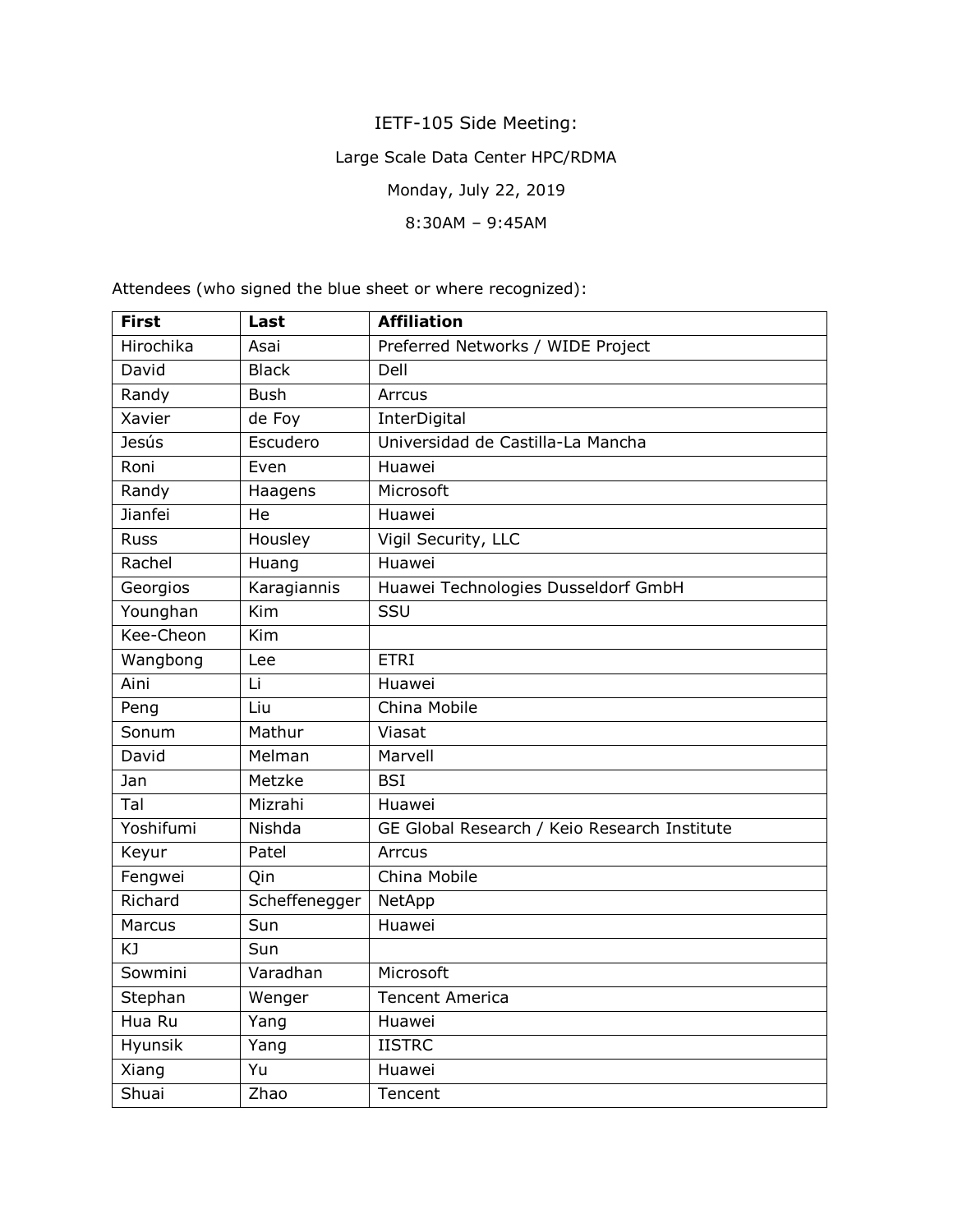| Yan  | $\overline{\phantom{a}}$<br>$- - -$<br>. .udi iu<br>- | Huawei |
|------|-------------------------------------------------------|--------|
| Ning | -<br>$n_{\Omega}$<br>∠∪…∪<br>-                        | luawei |

Details:

- 1. The meeting organizer, Paul Congdon, presented the IETF Note Well reminder and bashed the agenda. No changes to the agenda, but it was suggested to include additional technical approaches being pursued in the IETF such as LSVR.
- 2. The slide material presented at the meeting is available at: <https://mentor.ieee.org/802.1/dcn/19/1-19-0061-01-ICne-ietf-sidemeeting.pdf>
- 3. The slides from IETF-105 HotRFC that announced this side meeting are available at: [https://datatracker.ietf.org/meeting/105/materials/slides-105-hotrfc-7-strategies-to](https://datatracker.ietf.org/meeting/105/materials/slides-105-hotrfc-7-strategies-to-drastically-improve-congestion-control-in-high-performance-data-centers-next-steps-for-rdma-00)[drastically-improve-congestion-control-in-high-performance-data-centers-next](https://datatracker.ietf.org/meeting/105/materials/slides-105-hotrfc-7-strategies-to-drastically-improve-congestion-control-in-high-performance-data-centers-next-steps-for-rdma-00)[steps-for-rdma-00](https://datatracker.ietf.org/meeting/105/materials/slides-105-hotrfc-7-strategies-to-drastically-improve-congestion-control-in-high-performance-data-centers-next-steps-for-rdma-00)
- 4. Jesús Escudero presented strategies to drastically improve congestion control in high performance DC and the next steps for RDMA. The slides are included in the above link. It was suggested to have an interactive discussion about the proposed solutions in the final slide – consider their feasibility and applicability to scaling RDMA and HPC networks.
- 5. David Black provided some background on RDMA protocols running over IP. He clarified that in practice, RDMA networks often use PFC, but in principle, it is not required for all transports. David provided the history of iWARP and RoCEv2 and the industry momentum behind RoCEv2. He indicated that iWARP is, perhaps, superior, especially when it comes to congestion control, but the industry has adopted RoCE. RoCEv2 is not an IETF protocol.
- 6. Randy Bush asked if we are aware of NDP, the best paper in Sigcomm 2017. Randy pointed out that IETF has a long history of doing such work as well as the research community and it would be nice to see work in this area. It was asked if there was any sensitivity to addressing such transports in the IETF
- 7. David Black asked if there were any NIC vendors in the audience. There was one in the crowd and one on the phone. The data rates in the data center require hardware offload support.
- 8. In the slides, it was suggested that perhaps a new UDP based transport for data centers would be interesting to consider. One of the key requirements would be that it would need to be hardware offload-able. The slides allude to a current trend to run more applications over UDP for low latency and high efficiency.
- 9. Keyur Patel points out that congestion occurs in switches and that there are already many switch vendors implementing proprietary extensions to address this. He would like to see a problem definition because people are currently building solutions but wonders what could be done beyond what the switch vendors are currently doing. Paul Congdon points out that we are a standards community and defining interoperable solutions is whole the point. Proprietary vendor solutions are not standards based nor necessarily interoperable between vendors.
- 10. The topic of being able to identify the type of congestion (e.g. incast verses innetwork) could be valuable. The congestion mitigation approach might vary based upon where we are in the topology and what type of congestion the switch is experiencing. Knowing your position in the topology can be configured, but more